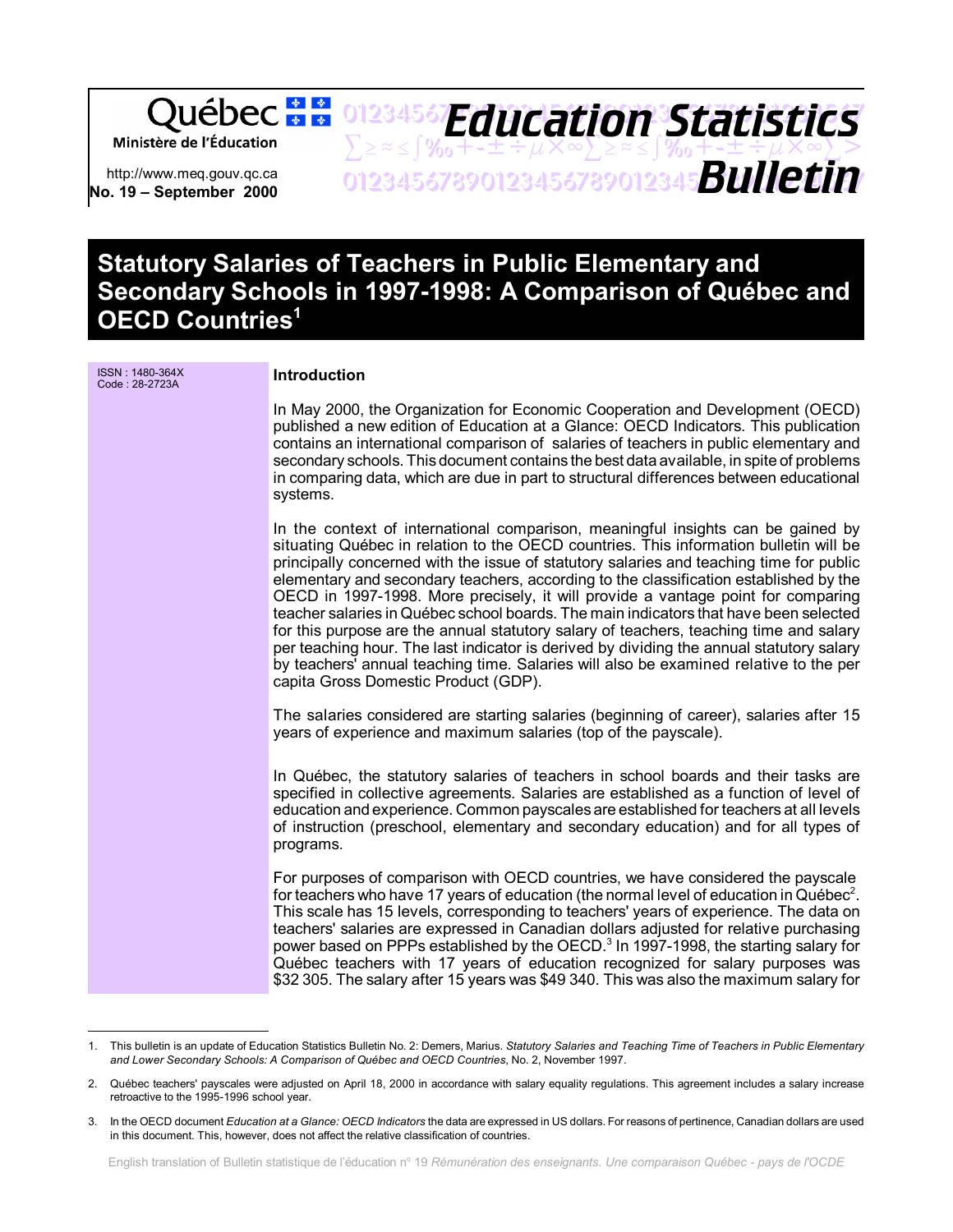a teacher with 17 years of education, since the top of the payscale was reached in the fifteenth year of experience recognized for salary purposes.

The reader can compare Québec with OECD countries by considering the data presented in Tables 1 to 8 below. These tables contain salary data on teachers in elementary as well as lower and upper secondary schools (general and vocational programs). At the bottom of each table we have included the average for the OECD countries considered as well as an average calculated by excluding those countries having particularly low salary levels (Hungary, Mexico, Czech Republic, and Turkey). **This adjusted average is used in comparisons between Québec and OECD countries.** 

It is important to note that Canada did not provide data to the OECD for these indicators and this explains the absence of Canadian data in this bulletin. We do know, however, that the average salary of teachers in Québec school boards is lower than that of their counterparts in most other Canadian provinces.<sup>1</sup> We estimate that in 1998-1999 the average salary of teachers in Québec (\$44 095) was approximately 17% lower than that of teachers in the rest of Canada.

## **Teaching Time**

Teaching time is calculated on the annual number of hours that a teacher devotes toclassroom teaching. For the purposes of this indicator, the time teachers spend onother tasks is not considered. This may include time allotted to course preparation,individual work with students, professional development and staff meetings. It is not,therefore, an indicator of teachers' total workload. Tables 5 to 8 indicate teachers'number of teaching hours per year for elementary and secondary education, for each country considered and Québec.

In 1997-1998, the annual number of teaching hours for elementary school teachers was 10% lower in Québec (738) than the OECD country mean (817). At the secondary school level, the annual teaching time was also lower in Québec (615 in general education programs and 635 in vocational programs) than in the OECD countries. At the lower secondary school level, the average for OECD countries was 717 hours, while for general education and vocational programs at the upper secondary school level, teaching time was 659 and 700 hours respectively. Thus for upper secondary school general education programs, the teaching time was 7% lower in Québec (615) than the average of OECD countries (659).

## **Starting Salary**

The starting salary for Québec teachers (\$32 305) was 24% higher than the average starting salaries for elementary teachers in OECD countries (\$25 965), 19% higher than those for lower secondary teachers (\$27 052), 12% higher than those for teachers in general education programs at the upper secondary school level (\$28 778) and 16% higher than those of teachers in vocational programs at the upper secondary school level (\$27 791). See Tables 1 to 4.

By dividing teachers' starting salary by the number of teaching hours, we obtain the salary cost per hour of teaching. The starting salary per teaching hour for Québec teachers in elementary schools in 1997-1998 (\$44) was 33% higher than the average starting salary for elementary teachers in OECD countries (\$33). At the secondary school level, the starting salary per teaching hour for Québec teachers was \$53, which

<sup>1.</sup> See the British Columbia Ministry of Education document entitled *Inter-Provincial Education Statistics Project* (available on the Internet at [http://www.bced.gov.bc.ca/statistics/interprovincial/\)](http://www.bced.gov.bc.ca/statistics/interprovincial/), as well as the Ministère de l'Éducation document *Education Indicators* (section 1.9): *Average Salary of Teachers in School Boards*. This document is available on the Internet at<http://www.meq.gouv.qc.ca/STAT/indic00/indic00a.htm>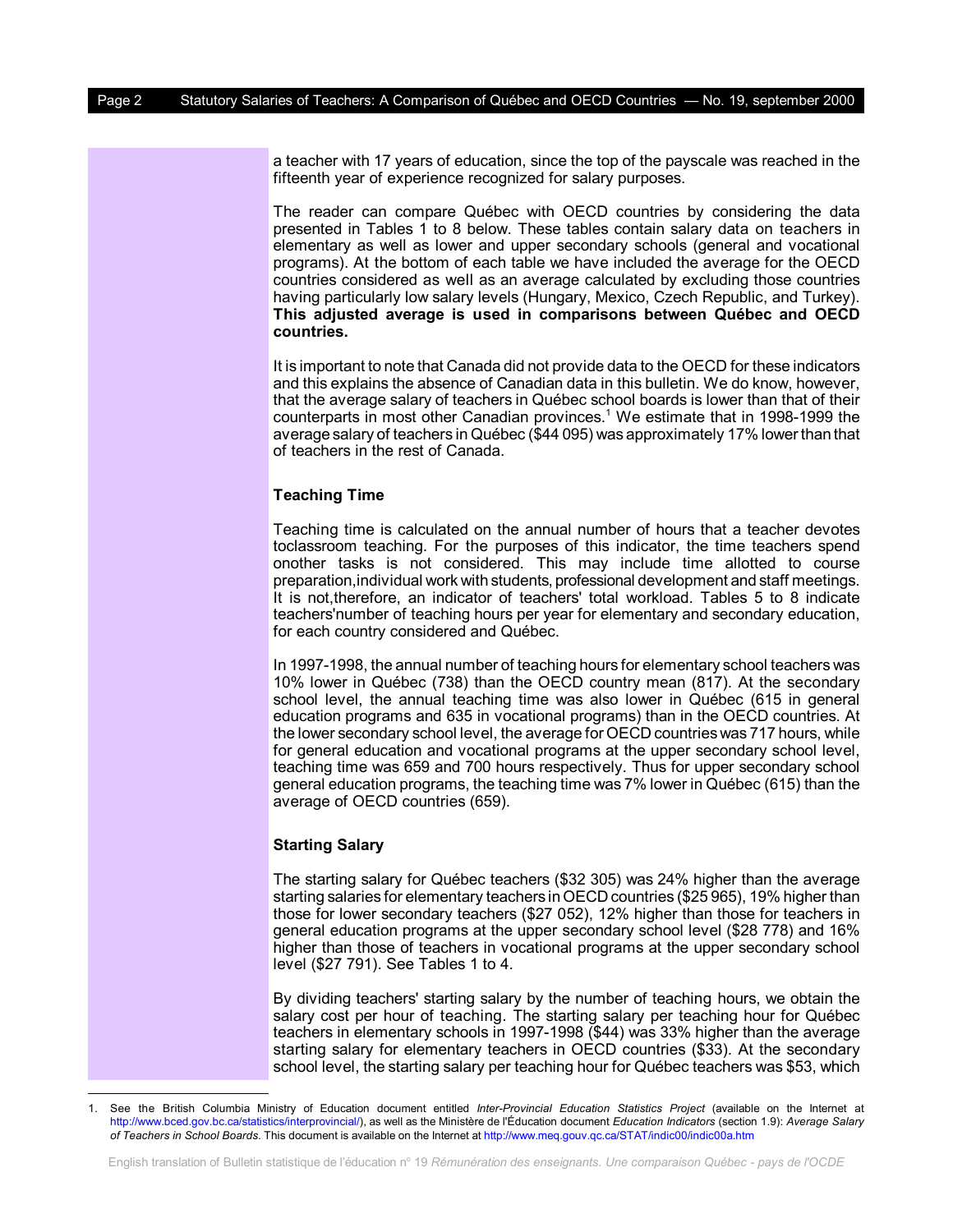was 36% higher than that of lower secondary school teachers in OECD countries, 15% higher than that of teachers in upper secondary school general education programs and 13% higher than that of teachers in vocational programs (Tables 5 to 8).

In upper secondary school general education programs, only teachers in the following countries had starting salaries per teaching hour higher than those of Québec teachers: Denmark, Germany, Korea, Spain and Switzerland (Table 7).

## **Salary After 15 Years of Experience**

If we consider teachers with 15 years of experience, the salary of Québec teachers (\$49 340) was 37% higher than the average salary of elementary school teachers in OECD countries (\$36 047), 31% higher than that of lower secondary school teachers (\$37 733), 20% higher than that of teachers in upper secondary school general education programs (\$41 018) and 28% higher than that of teachers in upper secondary school level vocational programs (\$38 568). See Tables 1 to 4.

Based on salary per teaching hour, elementary school teachers in Québec with 15 years of experience earned an hourly rate (\$67) that was 52% higher than the average rate for elementary school teachers in OECD countries (\$44). In lower secondary school, the difference was 48% in favour of Québec teachers (\$80 in Québec compared to the OECD country mean of \$54), while in upper secondary school general education and vocational programs the difference was 21 and 28% respectively in favour of Québec teachers (Tables 5 to 8).

In general education programs at the upper secondary school level, only teachers with 15 years of experience in the following countries had salaries per teaching hour higher than those in Québec: Denmark, Finland, Korea and Switzerland (Table 7).

This significant difference between Québec and the OECD country mean may beexplained by the following factors: a lower number of annual teaching hours in Québec, a higher annual statutory salary in Québec and the fact that Québec teachers reach the top of their payscale in the fifteenth year of experience recognized for salary purposes.

The time required for teachers in the OECD countries to reach their maximum salary varies greatly. For some countries, this time is short (8 years in Australia and New Zealand, for example), while for others, many more years are required (approximately 40 years in Korea and Spain). The average for teachers in OECD countries was 26 years (except in upper secondary school vocational programs, where it was 30 years<sup>1</sup>) (Tables 1 to 4).

The following indicator allows us to measure salary progression in the payscales for different countries, after 15 years of experience.

#### **The Ratio of Salaries After 15 Years of Experience to Starting Salaries**

If the salary of teachers with 15 years of experience is compared with their starting salary, an average ratio of 1.4 is obtained for elementary and lower secondary teachers in the OECD countries (Tables 1 to 4). This means that the average statutory salary for teachers with 15 years of experience was about 40% higher than that for teachers at the beginning of their careers.

<sup>1.</sup> The average for upper secondary school vocational programs is higher possibly because several countries (including those with time periods lower than the average for other types of education) could not provide data on this subject.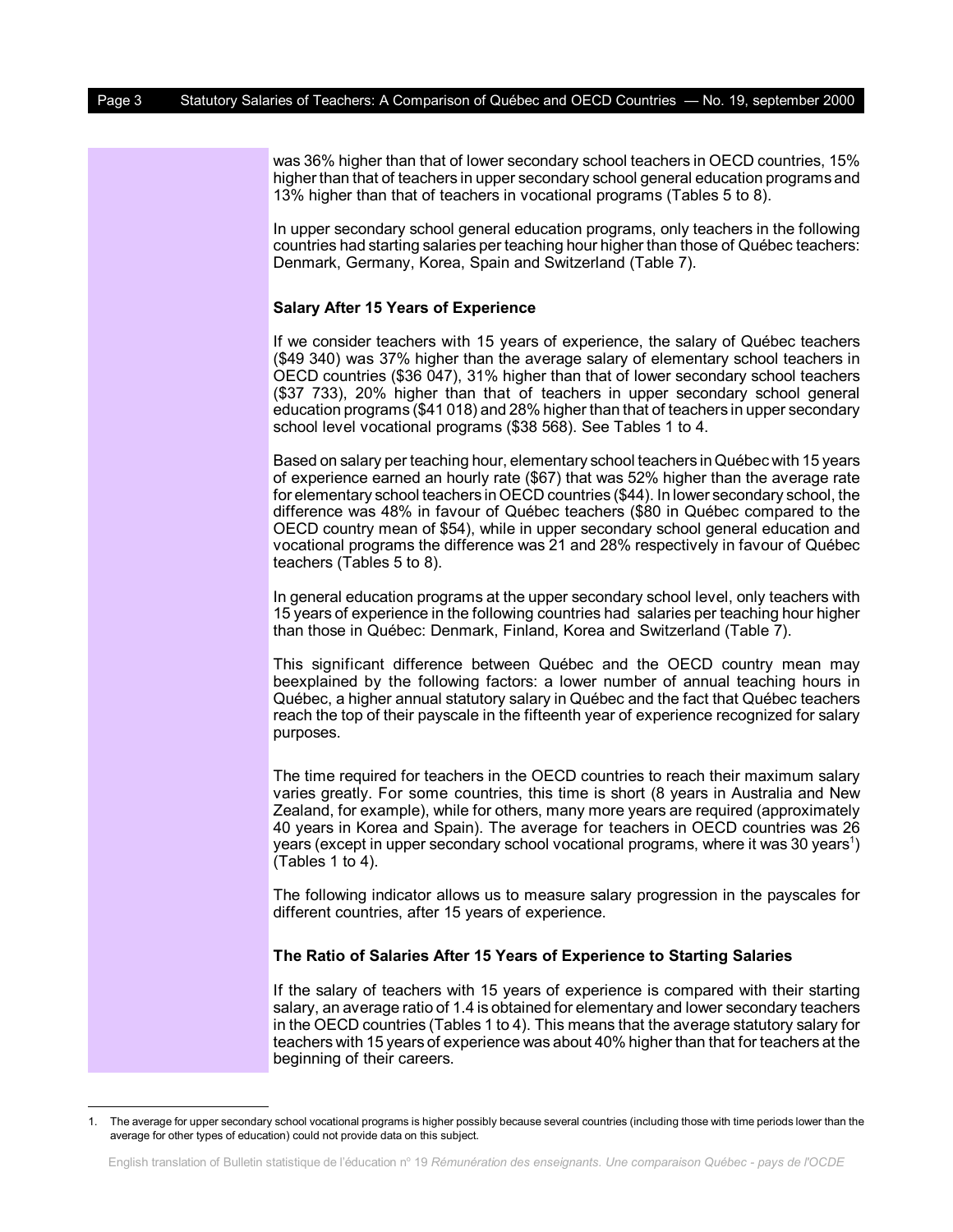In Québec, this ratio was 1.5 in 1997-1998, which signifies a more rapid salary progression than the OECD country average.

### **Maximum Salary**

The maximum salary for Québec teachers with 17 years of education (\$49 340) was 9% higher than the average maximum salaries for elementary school teachers in the OECD countries (\$45 127) and 9% higher than those for lower secondary school teachers (\$45 356). It was, however, 5% lower than those for teachers in general education programs at the upper secondary school level in OECD countries (\$51 727) and 2% lower than those of teachers in vocational programs at the same level (\$50 506) (Tables 1 to 4).

The maximum salary per teaching hour for Québec elementary school teachers is \$67, which was 22% higher than that of elementary school teachers in OECD countries (\$55). In lower secondary school, the difference was 18% in favour of Québec teachers (\$80 as compared to \$68, the OECD country average). In upper secondary school, the maximum salary per teaching hour for Québec teachers was lower than the average for the OECD countries: 4% lower in general education programs and 5% lower in vocational programs (Tables 5 to 8).<sup>1</sup>

Regarding general education programs at the upper secondary school level, approximately half of the countries considered pay higher maximum salaries per teaching hour than those received by Québec teachers (Table 7).

#### **The Ratio of Starting Salaries to Per Capita GDP**

By calculating the ratio of teacher salaries to the per capita GDP, we can gain an idea of the standard of living supported by the teaching profession. If we consider first of all the starting salary for teachers as the numerator in this ratio, the OECD country mean was 1.0 for elementary school, lower secondary school and for upper secondary school vocational programs. The ratio is 1.1 for upper secondary school general education programs (Tables 1 to 4). This indicates that on average the starting salary of teachers in the OECD countries is close to the value of the per capita GDP.

In Québec, this ratio was 1.2, indicating that the starting salary for Québec teachers was about 20% higher than the per capita GDP.

#### **The Ratio of Salaries After 15 Years of Experience to Per Capita GDP**

If we now consider salaries after 15 years of experience as the numerator of the ratio, the OECD country mean was between 1.4 and 1.6 according to teaching level considered. In Québec, this ratio was 1.9, indicating that the salaries for Québec teachers after 15 years of experience was about double the per capita GDP. In comparison, considering upper secondary school general education programs, 5 OECD countries have a ratio greater or equal to that of Québec: Germany, Korea, The

<sup>1.</sup> It is useful to note that the averages calculated for OECD countries are arithmetic averages. It would have been possible to directly calculate the salary per teaching hour by dividing the average yearly salary for teachers by the average number of teaching hours per year. However, we chose to do the calculation by adding the salaries per teaching hour for the countries considered and dividing this sum by the number of countries (method used by the OECD). We address this issue because results may vary slightly according to the calculation method used. Thus, as noted in the text, the maximum salary per teaching hours for Québec upper secondary school teachers is slightly lower than the OECD country average. However, if we had calculated the salary per teaching hour by dividing the average annual salary of the teachers by the average number of teaching hours per year, the maximum salary per teaching hour for Québec teachers would have been slightly higher than the OECD country average.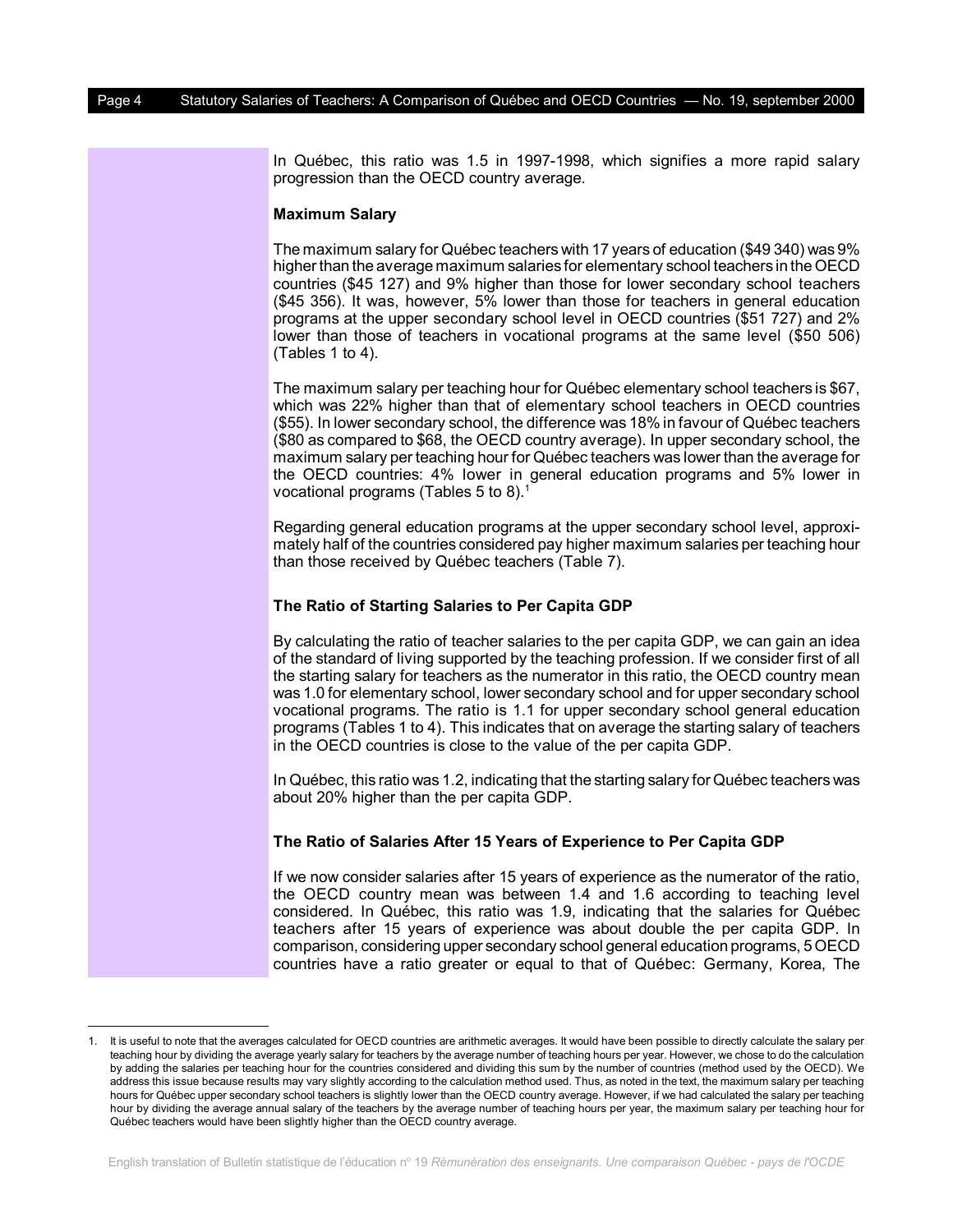Netherlands, Spain and Switzerland. The other 17 countries for which we have data have lower ratios (Table 3).<sup>1</sup>

#### **Conclusion**

These indicators reveal the pattern of certain aspects of the condition of teachers in Québec in 1997-1998. In relation to the OECD country mean, teachers in Québec earn higher salaries both at the entry level and after 15 years of experience. Salaries for Québec teachers at the elementary and lower secondary school levels are particularly favoured.

However, when considering the maximum salary, this advantage is less pronounced, and according to some indicators, Québec falls below OECD country averages. This is the case in upper secondary school where the maximum salary of Québec teachers having 17 years of education was 5% lower than teachers in upper secondary school general education programs in OECD countries.

The differences observed, according to the chosen indicator and the teaching level considered, are the result of salary policies in the regions studied. In Québec, standard payscales are established for all teaching levels (preschool, elementary school and secondary school) and for each type of educational program. In the OECD countries, one usually sees differences in the payscales favouring teachers at the upper secondary school level as opposed to those at the elementary and lower secondary school levels.

Furthermore, Québec teachers climb the payscale rapidly and attain a maximum salary after 15 years. On average, teachers in the OECD countries have slower salary progressions, but they continue to receive salary increases over a longer period of time. They thus reach a maximum salary after an average of 26 years of service (except for in upper secondary school vocational programs where the average is 30 years).

#### **For further** Marius Demers **information:** Direction des statistiques et des études quantitatives Tel.: (418) 644-5815

#### **Glossary**<sup>2</sup> **Teaching Time**

Teaching time is defined as the total number of hours per year during which a full-time teacher is responsible for teaching a group or class of students. The total number of hours per year is calculated from the number of teaching hours per day multiplied by the number of class days per year, or based on the number of teaching hours per week multiplied by the number of weeks teaching is provided.

#### **Statutory Salaries (annual base salary)**

Starting salaries refer to the average gross salary per year for a full-time teacher with the minimum level of training necessary to be fully qualified at the beginning of his or her teaching career. Salaries at 15 years of experience refer to the scheduled salary per year of a full-time classroom teacher with the minimum level of training necessary to be fully qualified and with 15 years of experience. The maximum salaries refer to the scheduled maximum salary (top of the salary scale) per year of a full-time classroom teacher with the minimum level of training to be fully qualified for his or her job.

<sup>1.</sup> Note that when we compare Québec with the OECD countries, we exclude those in which the salaries are particularly low (Hungary, Mexico, Czech Republic and Turkey

<sup>2.</sup> For more information, see the definitions given by the OECD in its publication: *Education at a Glance: OECD Indicators* (2000 edition).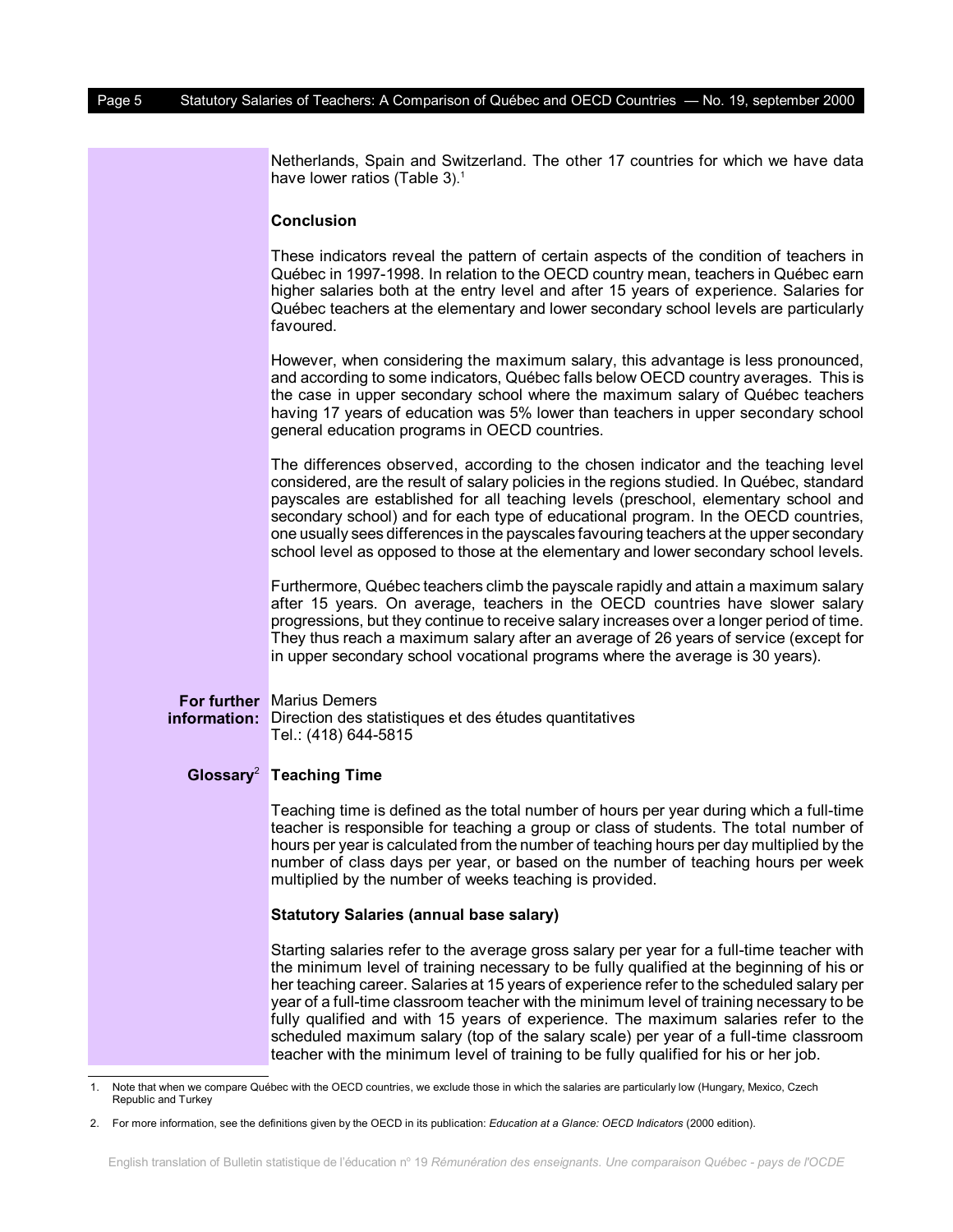| <b>Purchasing Power Parity (PPP)</b> |  |  |  |  |
|--------------------------------------|--|--|--|--|
|--------------------------------------|--|--|--|--|

|                                                                     | Purchasing Power Parity exchange rates (PPP) are the currency exchange rates that<br>equalize the purchasing power of different currencies. This means that a given sum of<br>money, when converted into different currencies at the PPP rates, will buy the same<br>basket of goods and services in all countries. In other words, PPPs are the currency<br>conversion rates which eliminate the differences in price levels among countries.                                                                                                                                                                                                                                                                                                                                                                                                                                                                                                                                                                                                                                                                                                                                                                                                                                                                                                                                                                                                                                                                                                                                                                                                                                                                                                                                                                                                                                                                                                                                                                                                                                                                                                                                     |
|---------------------------------------------------------------------|------------------------------------------------------------------------------------------------------------------------------------------------------------------------------------------------------------------------------------------------------------------------------------------------------------------------------------------------------------------------------------------------------------------------------------------------------------------------------------------------------------------------------------------------------------------------------------------------------------------------------------------------------------------------------------------------------------------------------------------------------------------------------------------------------------------------------------------------------------------------------------------------------------------------------------------------------------------------------------------------------------------------------------------------------------------------------------------------------------------------------------------------------------------------------------------------------------------------------------------------------------------------------------------------------------------------------------------------------------------------------------------------------------------------------------------------------------------------------------------------------------------------------------------------------------------------------------------------------------------------------------------------------------------------------------------------------------------------------------------------------------------------------------------------------------------------------------------------------------------------------------------------------------------------------------------------------------------------------------------------------------------------------------------------------------------------------------------------------------------------------------------------------------------------------------|
| <b>Other Education</b><br><b>Statistics Bulletins</b><br>available: | • Lespérance, André. Level of Graduation Upon Leaving the Education System, No. 1,<br>November 1997.<br>• Demers, Marius. Statutory Salaries and Teaching Time of Teachers in Public<br>Elementary and Lower Secondary Schools: A Comparison of Québec and OECD<br>Countries, No. 2, November 1997.<br>• Demers, Marius. Educational Expenditure Relative to the GDP: A Comparison of<br>Québec and OECD Countries, No. 3, June 1998.<br>• Maheu, Robert. Graduation from Secondary School, College and University in 1995:<br>A Comparison of Québec and OECD Countries, No. 4, June 1998.<br>• Beauchesne, Luc. Secondary Schools and College Graduates: A Sociodemographic<br>Analysis, No. 5, June 1998.<br>• St-Germain, Claude. Québec Student Achievement in Mathematics and Science: An<br>International Comparison, No. 6, June 1998.<br>• Foucault, Diane. The Aboriginal School Population of Québec, No. 7, September<br>1998.<br>• Demers, Marius. The Return on Investment in Education, No. 8, November 1998.<br>• Ouellette, Raymond. Projections of Teaching Staff in Québec School Boards: 1996-<br>97 to 2008-09, No. 9, February 1999.<br>• St-Germain, Claude. The Linguistic Situation in the Education Sector, 1997-98, No.<br>10, March 1999.<br>• St-Germain, Claude. Education Level of the Adult Populations of the Principal Cultural<br>Communities of Québec in 1996, No. 11, May 1999.<br>• DUFORT, Jean-Pierre. Secondary School Vocational Education, No 12, september<br>1999.<br>• St-Germain, Claude. The Linguistic Situation in the Education Sector, 1997-98, No.<br>13, March 1999.<br>• Lespérance, André, Pierre Ducharme and Diane Foucault. Dropping Out of School,<br>No. 14, March 2000.<br>• Ouellette, Raymond. School Administrators in Québec School Boards, No. 15, May<br>2000.<br>· Demers, Marius. Education pays!, No. 16, June 2000.<br>• Audet, Marc. The Professional Integration of Holders of Bachelor's and Master's<br>Degrees Over the Past Two Decades no. 17, august 2000.<br>• Foucault, Diane. Québec's Education System and the International Standard<br>Classification of Education, No. 18, September 2000. |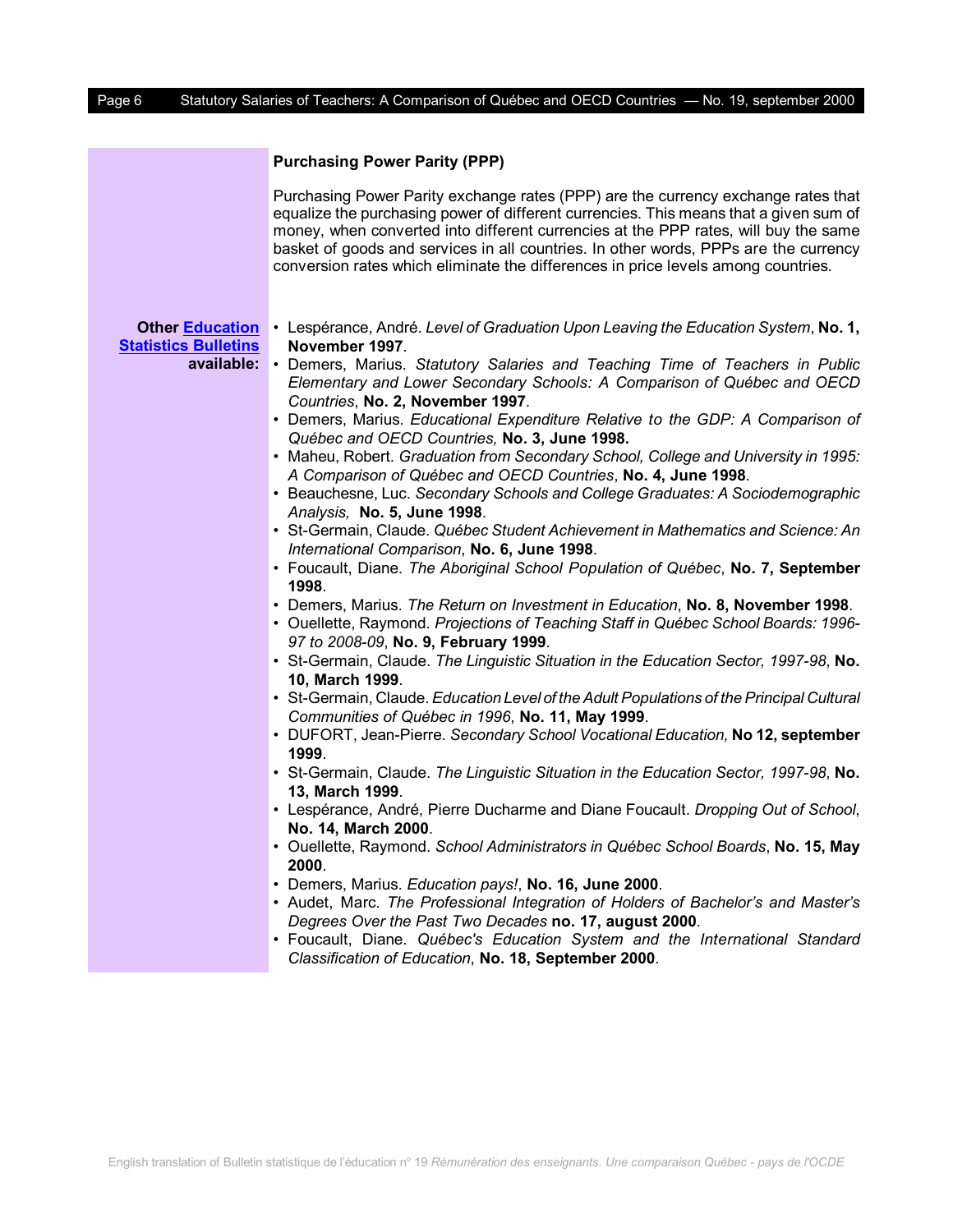|                                                                                           | Starting Salary (in \$) | Salary after 15 years<br>experience (in \$)<br>৳ | Maximum salary<br>န<br>$\in$ | after 15 years of<br>Ratio of salaries<br>starting salaries<br>experience to | from starting salary<br>salary<br>Number of years<br>to maximum | Ratio of starting<br>GDP<br>salaries to<br>capita<br>per | after 15 years of<br>Ratio of salaries<br>GDP<br>experience to<br>capita<br>per |
|-------------------------------------------------------------------------------------------|-------------------------|--------------------------------------------------|------------------------------|------------------------------------------------------------------------------|-----------------------------------------------------------------|----------------------------------------------------------|---------------------------------------------------------------------------------|
| Australia                                                                                 | 30 136                  | 42 296                                           | 42 296                       | 1.4                                                                          | 8                                                               | 1.2                                                      | 1.6                                                                             |
| Austria                                                                                   | 24 3 20                 | 31 038                                           | 48 503                       | 1.3                                                                          | 34                                                              | 0.9                                                      | 1.1                                                                             |
| Belgium (Flemish)                                                                         | 22 238                  | 30 583                                           | 36 539                       | 1.4                                                                          | 27                                                              | 0.8                                                      | 1.1                                                                             |
| Belgium (French)                                                                          | 24 257                  | 33 318                                           | 40 0 28                      | 1.4                                                                          | 27                                                              | 0.9                                                      | 1.2                                                                             |
| Czech Republic                                                                            | 8 2 1 6                 | 10 922                                           | 14 588                       | 1.3                                                                          | 32                                                              | 0.5                                                      | 0.7                                                                             |
| Denmark                                                                                   | 29 668                  | 36 245                                           | 36 245                       | 1.2                                                                          | 10                                                              | 1.0                                                      | 1.2                                                                             |
| England                                                                                   | 26 182                  | 39 855                                           | 59 227                       | 1.5                                                                          | n/a                                                             | 1.0                                                      | 1.6                                                                             |
| Finland                                                                                   | 23 364                  | 27 522                                           | 28 314                       | 1.2                                                                          | 20                                                              | 0.9                                                      | 1.1                                                                             |
| France                                                                                    | 23 478                  | 31 704                                           | 47 162                       | 1.4                                                                          | 34                                                              | 0.9                                                      | 1.2                                                                             |
| Germany                                                                                   | 33 502                  | 44 591                                           | 45 647                       | 1.3                                                                          | 28                                                              | 1.2                                                      | 1.7                                                                             |
| Greece                                                                                    | 22 542                  | 27 703                                           | 33 347                       | 1.2                                                                          | 33                                                              | 1.3                                                      | 1.6                                                                             |
| Hungary                                                                                   | 6989                    | 10 058                                           | 14 645                       | 1.4                                                                          | 40                                                              | 0.5                                                      | 0.8                                                                             |
| Ireland                                                                                   | 25 975                  | 41824                                            | 47 152                       | 1.6                                                                          | 23                                                              | 0.9                                                      | 1.5                                                                             |
| Italy                                                                                     | 22 734                  | 27 439                                           | 33 282                       | 1.2                                                                          | 35                                                              | 0.9                                                      | 1.1                                                                             |
| Japan                                                                                     | 25 604                  | 48 172                                           | 61812                        | 1.9                                                                          | 31                                                              | 0.9                                                      | 1.7                                                                             |
| Korea                                                                                     | 28 237                  | 46 676                                           | 77482                        | 1.7                                                                          | 41                                                              | 1.6                                                      | 2.7                                                                             |
| Mexico                                                                                    | 11 734                  | 14 557                                           | 22 6 20                      | 1.2                                                                          | 11                                                              | 1.2                                                      | 1.5                                                                             |
| The Netherlands                                                                           | 28 754                  | 34 290                                           | 41 500                       | 1.2                                                                          | 25                                                              | 1.1                                                      | 1.3                                                                             |
| Norway                                                                                    | 22 875                  | 27 9 20                                          | 30 051                       | 1.2                                                                          | 28                                                              | 0.7                                                      | 0.9                                                                             |
| New Zealand                                                                               | 23 224                  | 37 719                                           | 37 719                       | 1.6                                                                          | 8                                                               | 1.1                                                      | 1.8                                                                             |
| Portugal                                                                                  | 19 209                  | 30 736                                           | 56 092                       | 1.6                                                                          | 29                                                              | 1.1                                                      | 1.7                                                                             |
| Scotland                                                                                  | 22 984                  | 38 208                                           | 38 208                       | 1.7                                                                          | 11                                                              | 0.9                                                      | 1.5                                                                             |
| Spain                                                                                     | 29 604                  | 34 597                                           | 43 821                       | 1.2                                                                          | 42                                                              | 1.4                                                      | 1.7                                                                             |
| Sweden                                                                                    | 21 015                  | 26 967                                           | n/a                          | 1.3                                                                          | n/a                                                             | 0.8                                                      | 1.0                                                                             |
| Switzerland                                                                               | 37872                   | 49 953                                           | 59 054                       | 1.3                                                                          | 25                                                              | 1.2                                                      | 1.6                                                                             |
| Turkey                                                                                    | n/a                     | n/a                                              | n/a                          | 1.2                                                                          | 20                                                              | n/a                                                      | n/a                                                                             |
| <b>United States</b>                                                                      | 29 423                  | 39 721                                           | 49 323                       | 1.4                                                                          | 30                                                              | 0.8                                                      | 1.1                                                                             |
| <b>Country average</b>                                                                    | 24 005                  | 33 254                                           | 41786                        | 1.4                                                                          | 26                                                              | 1.0                                                      | 1.4                                                                             |
| Adjusted country average (without Hungary, Mexico, Czech Republic and Turkey)             |                         |                                                  |                              |                                                                              |                                                                 |                                                          |                                                                                 |
|                                                                                           | 25 965                  | 36 047                                           | 45 127                       | 1.4                                                                          | 26                                                              | 1.0                                                      | 1.4                                                                             |
| Québec                                                                                    | 32 305                  | 49 340                                           | 49 340                       | 1.5                                                                          | 15                                                              | 1.2                                                      | 1.9                                                                             |
| Difference (Québec - OECD Countries [without Hungary, Mexico, Czech Republic and Turkey]) |                         |                                                  |                              |                                                                              |                                                                 |                                                          |                                                                                 |
| absolute                                                                                  | 6 3 4 0                 | 13 293                                           | 4 2 1 3                      |                                                                              |                                                                 |                                                          |                                                                                 |
| $\%$                                                                                      | 24                      | 37                                               | 9                            |                                                                              |                                                                 |                                                          |                                                                                 |
|                                                                                           |                         |                                                  |                              |                                                                              |                                                                 |                                                          |                                                                                 |

**Table 1 Annual statutory salaries for teachers in public elementary schools in Québec and OECD countries for 1997-1998 (PPP-converted Canadian dollars)**

Sources : OECD. *Education at a Glance: OECD Indicators 2000*; Direction des statistiques et des études quantitatives, ministère de l'Éducation du Québec.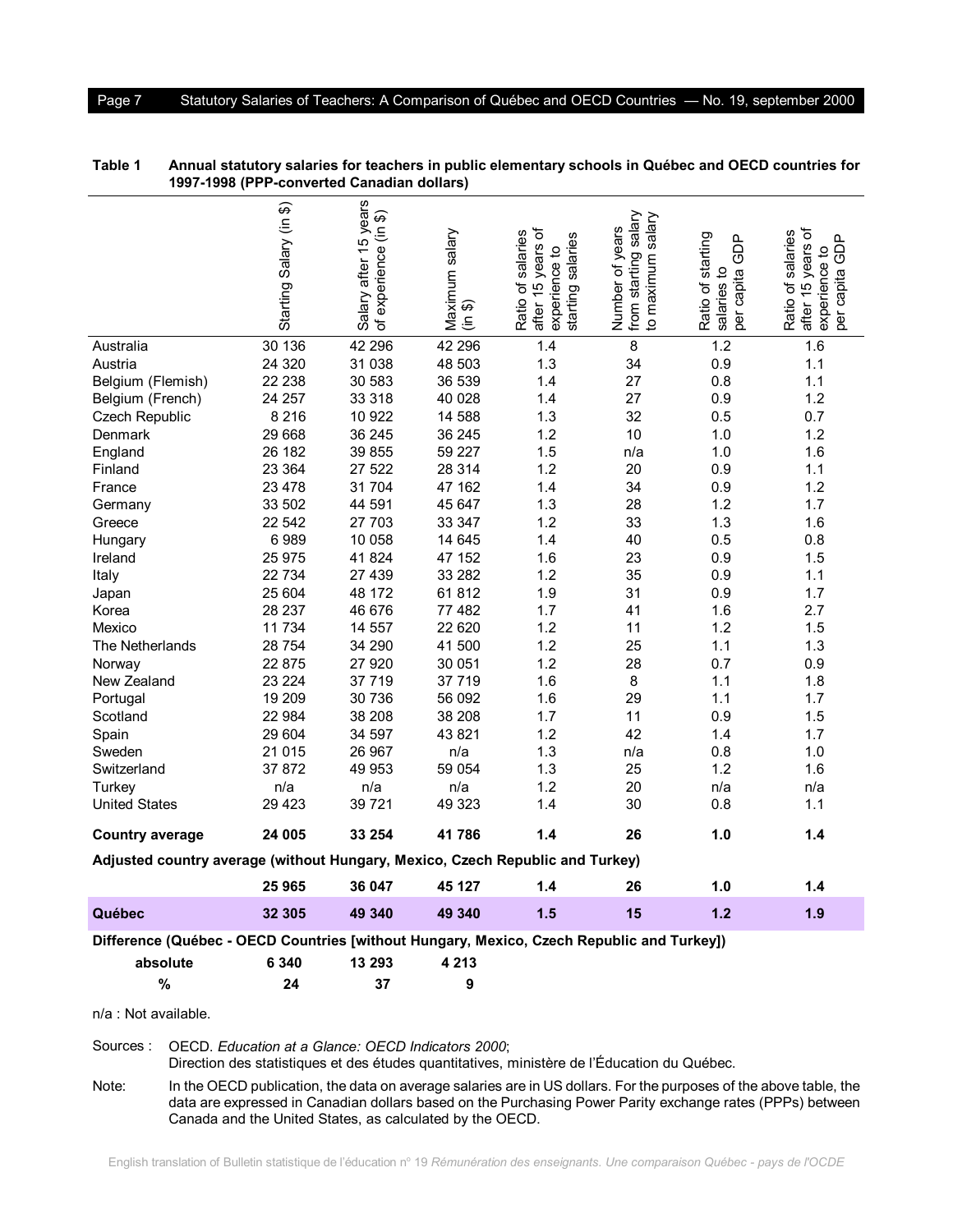| Australia<br>Austria<br>Belgium (Flemish)<br>Belgium (French)<br>Czech Republic<br>Denmark<br>England<br>Finland<br>France<br>Germany | Starting Salary (in \$)<br>30 136<br>25 237<br>22 767<br>24 856<br>8 2 1 6<br>29 668<br>26 495<br>24 156<br>26 400<br>38 313 | 'n<br>Salary after 15 year<br>ଈ<br>experience (in<br>৳<br>42 296<br>33 280<br>32 658<br>35 656<br>10 922<br>36 245<br>44 442<br>32 670<br>34 626<br>45 178 | Maximum salary<br>卫<br>$\tilde{\epsilon}$<br>42 296<br>52 152<br>40 059<br>43 993<br>14 588<br>36 245<br>60 825<br>34 056<br>49 922<br>50 458 | after 15 years of<br>Ratio of salaries<br>starting salaries<br>experience to<br>1.4<br>1.3<br>1.4<br>1.4<br>1.3<br>1.2<br>1.7<br>1.4<br>1.3<br>1.2 | from starting salary<br>to maximum salary<br>Number of years<br>8<br>34<br>27<br>27<br>32<br>10<br>nd<br>20<br>34<br>28 | Ratio of starting<br><b>GDP</b><br>đ<br>per capita<br>salaries<br>1.2<br>0.9<br>0.8<br>0.9<br>0.5<br>1.0<br>1.0<br>0.9<br>1.0<br>1.4 | after 15 years of<br>Ratio of salaries<br>GDP<br>experience to<br>capita<br>per<br>1.6<br>1.2<br>1.2<br>1.3<br>0.7<br>1.2<br>1.7<br>1.3<br>1.3<br>1.7 |
|---------------------------------------------------------------------------------------------------------------------------------------|------------------------------------------------------------------------------------------------------------------------------|------------------------------------------------------------------------------------------------------------------------------------------------------------|-----------------------------------------------------------------------------------------------------------------------------------------------|----------------------------------------------------------------------------------------------------------------------------------------------------|-------------------------------------------------------------------------------------------------------------------------|--------------------------------------------------------------------------------------------------------------------------------------|-------------------------------------------------------------------------------------------------------------------------------------------------------|
| Greece                                                                                                                                | 23 234                                                                                                                       | 28 455                                                                                                                                                     | 34 100                                                                                                                                        | 1.2                                                                                                                                                | 33                                                                                                                      | 1.4                                                                                                                                  | 1.7                                                                                                                                                   |
| Hungary                                                                                                                               | 6989                                                                                                                         | 12 938                                                                                                                                                     | 14 645                                                                                                                                        | 1.9                                                                                                                                                | 40                                                                                                                      | 0.5                                                                                                                                  | 1.0                                                                                                                                                   |
| Ireland                                                                                                                               | 27 246                                                                                                                       | 42 268                                                                                                                                                     | 47 596                                                                                                                                        | 1.6                                                                                                                                                | 22                                                                                                                      | 1.0                                                                                                                                  | 1.5                                                                                                                                                   |
| Italy                                                                                                                                 | 24 679                                                                                                                       | 30 133                                                                                                                                                     | 36 884                                                                                                                                        | 1.2                                                                                                                                                | 35                                                                                                                      | 1.0                                                                                                                                  | 1.2                                                                                                                                                   |
| Japan                                                                                                                                 | 25 604                                                                                                                       | 48 172                                                                                                                                                     | 61812                                                                                                                                         | 1.9                                                                                                                                                | 31                                                                                                                      | 0.9                                                                                                                                  | 1.7                                                                                                                                                   |
| Korea                                                                                                                                 | 28 237                                                                                                                       | 46 676                                                                                                                                                     | 77 482                                                                                                                                        | 1.7                                                                                                                                                | 41                                                                                                                      | 1.6                                                                                                                                  | 2.7                                                                                                                                                   |
| Mexico                                                                                                                                | 14 935                                                                                                                       | 17 196                                                                                                                                                     | 30 979                                                                                                                                        | 1.2                                                                                                                                                | 11                                                                                                                      | 1.5                                                                                                                                  | 1.7                                                                                                                                                   |
| The Netherlands                                                                                                                       | 29 832                                                                                                                       | 36 690                                                                                                                                                     | 45 584                                                                                                                                        | 1.2                                                                                                                                                | 24                                                                                                                      | 1.1                                                                                                                                  | 1.4                                                                                                                                                   |
| Norway                                                                                                                                | 22 875                                                                                                                       | 27 920                                                                                                                                                     | 30 051                                                                                                                                        | 1.2                                                                                                                                                | 28                                                                                                                      | 0.7                                                                                                                                  | 0.9                                                                                                                                                   |
| New Zealand                                                                                                                           | 23 224                                                                                                                       | 37 719                                                                                                                                                     | 37 719                                                                                                                                        | 1.6                                                                                                                                                | 8                                                                                                                       | 1.1                                                                                                                                  | 1.8                                                                                                                                                   |
| Portugal                                                                                                                              | 19 209                                                                                                                       | 30 736                                                                                                                                                     | 56 092                                                                                                                                        | 1.6                                                                                                                                                | 29                                                                                                                      | 1.1                                                                                                                                  | 1.7                                                                                                                                                   |
| Scotland                                                                                                                              | 22 984                                                                                                                       | 38 208                                                                                                                                                     | 38 208                                                                                                                                        | 1.7                                                                                                                                                | 11                                                                                                                      | 0.9                                                                                                                                  | 1.5                                                                                                                                                   |
| Spain                                                                                                                                 | 32 160                                                                                                                       | 37 583                                                                                                                                                     | 47 710                                                                                                                                        | 1.2                                                                                                                                                | 42                                                                                                                      | 1.6                                                                                                                                  | 1.8                                                                                                                                                   |
| Sweden                                                                                                                                | 21 501                                                                                                                       | 27 939                                                                                                                                                     | n/a                                                                                                                                           | 1.3                                                                                                                                                | nd                                                                                                                      | 0.8                                                                                                                                  | 1.1                                                                                                                                                   |
| Switzerland                                                                                                                           | 44 597                                                                                                                       | 60 051                                                                                                                                                     | 69 139                                                                                                                                        | 1.3                                                                                                                                                | 23                                                                                                                      | 1.4                                                                                                                                  | 1.9                                                                                                                                                   |
| Turkey                                                                                                                                | n/a                                                                                                                          | n/a                                                                                                                                                        | n/a                                                                                                                                           | 1.2                                                                                                                                                | 20                                                                                                                      | n/a                                                                                                                                  | n/a                                                                                                                                                   |
| <b>United States</b>                                                                                                                  | 28790                                                                                                                        | 38 248                                                                                                                                                     | 50 811                                                                                                                                        | 1.3                                                                                                                                                | 30                                                                                                                      | 0.8                                                                                                                                  | 1.0                                                                                                                                                   |
| <b>Country average</b>                                                                                                                | 25 090                                                                                                                       | 34 958                                                                                                                                                     | 44 136                                                                                                                                        | 1.4                                                                                                                                                | 26                                                                                                                      | 1.0                                                                                                                                  | 1.4                                                                                                                                                   |
| Adjusted country average (without Hungary, Mexico, Czech Republic and Turkey)                                                         |                                                                                                                              |                                                                                                                                                            |                                                                                                                                               |                                                                                                                                                    |                                                                                                                         |                                                                                                                                      |                                                                                                                                                       |
|                                                                                                                                       | 27 052                                                                                                                       | 37 733                                                                                                                                                     | 45 356                                                                                                                                        | 1.4                                                                                                                                                | 26                                                                                                                      | 1.0                                                                                                                                  | 1.4                                                                                                                                                   |
| Québec                                                                                                                                | 32 305                                                                                                                       | 49 340                                                                                                                                                     | 49 340                                                                                                                                        | 1.5                                                                                                                                                | 15                                                                                                                      | $1.2$                                                                                                                                | 1.9                                                                                                                                                   |
| Difference (Québec - OECD Countries [without Hungary, Mexico, Czech Republic and Turkey])                                             |                                                                                                                              |                                                                                                                                                            |                                                                                                                                               |                                                                                                                                                    |                                                                                                                         |                                                                                                                                      |                                                                                                                                                       |
| absolute                                                                                                                              | 5 2 5 3                                                                                                                      | 11 607                                                                                                                                                     | 3984                                                                                                                                          |                                                                                                                                                    |                                                                                                                         |                                                                                                                                      |                                                                                                                                                       |
| %                                                                                                                                     | 19                                                                                                                           | 31                                                                                                                                                         | 9                                                                                                                                             |                                                                                                                                                    |                                                                                                                         |                                                                                                                                      |                                                                                                                                                       |

| Table 2 | Annual statutory salaries for teachers in public lower secondary schools in Québec and OECD countries |
|---------|-------------------------------------------------------------------------------------------------------|
|         | for 1997-1998 (PPP-converted Canadian dollars)                                                        |

Sources: OECD. *Education at a Glance: OECD Indicators 2000*;

Direction des statistiques et des études quantitatives, ministère de l'Éducation du Québec.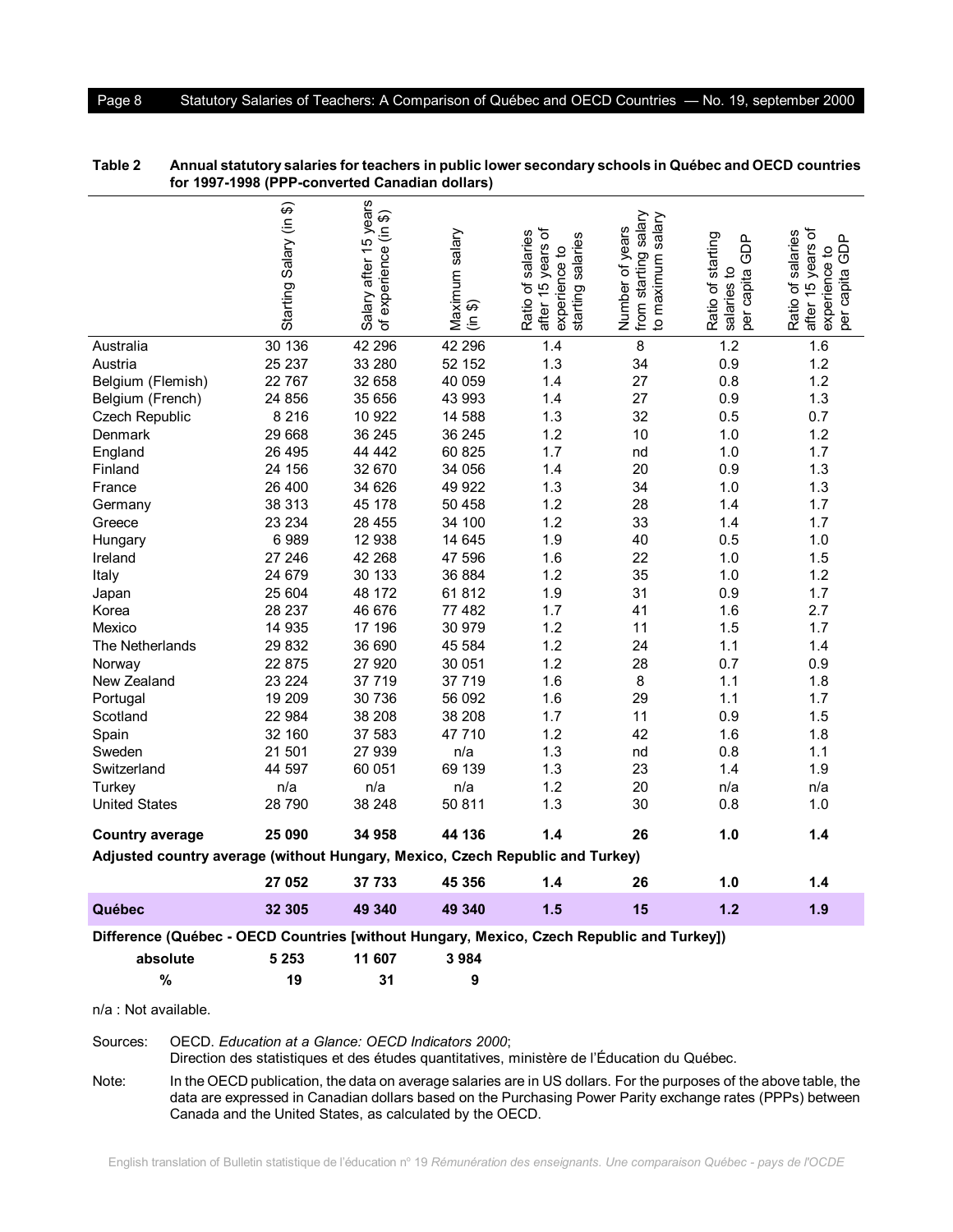| Australia<br>Austria<br>Belgium (Flemish)<br>Belgium (French)                             | Starting Salary (in \$)<br>30 136<br>26 798<br>28 153<br>31 319 | Salary after 15 years<br>experience (in \$)<br>৳<br>n/a<br>35819<br>42 075<br>46 264 | Maximum salary<br>မ<br>$\tilde{\epsilon}$<br>n/a<br>58 717<br>50 800<br>56 093 | after 15 years of<br>Ratio of salaries<br>starting salaries<br>experience to<br>n/a<br>1.3<br>1.5<br>1.5 | from starting salary<br>to maximum salary<br>Number of years<br>8<br>34<br>25<br>25 | Ratio of starting<br>GDP<br>٩<br>per capita<br>salaries<br>1.2<br>1.0<br>1.0<br>1.1 | after 15 years of<br>Ratio of salaries<br><b>GDP</b><br>experience to<br>capita<br>per<br>n/a<br>1.3<br>1.5<br>1.6 |
|-------------------------------------------------------------------------------------------|-----------------------------------------------------------------|--------------------------------------------------------------------------------------|--------------------------------------------------------------------------------|----------------------------------------------------------------------------------------------------------|-------------------------------------------------------------------------------------|-------------------------------------------------------------------------------------|--------------------------------------------------------------------------------------------------------------------|
| Czech Republic                                                                            | 9 1 0 8                                                         | 12 098                                                                               | 16 187                                                                         | 1.3                                                                                                      | 32                                                                                  | 0.6                                                                                 | 0.7                                                                                                                |
| Denmark                                                                                   | 32 523                                                          | 47 860                                                                               | 47 860                                                                         | 1.5                                                                                                      | 13                                                                                  | 1.1                                                                                 | 1.6                                                                                                                |
| England                                                                                   | 26 495                                                          | 44 442                                                                               | 60 825                                                                         | 1.7                                                                                                      | n/a                                                                                 | 1.0                                                                                 | 1.7                                                                                                                |
| Finland                                                                                   | n/a                                                             | 34 056                                                                               | 36 234                                                                         | n/a                                                                                                      | 20                                                                                  | n/a                                                                                 | 1.3                                                                                                                |
| France                                                                                    | 26 400                                                          | 34 626                                                                               | 49 922                                                                         | 1.3                                                                                                      | 34                                                                                  | 1.0                                                                                 | 1.3                                                                                                                |
| Germany                                                                                   | 41 129                                                          | 50 634                                                                               | 56 032<br>34 100                                                               | 1.2                                                                                                      | 27                                                                                  | 1.5                                                                                 | 1.9                                                                                                                |
| Greece                                                                                    | 23 2 34                                                         | 28 455                                                                               |                                                                                | 1.2                                                                                                      | 33                                                                                  | 1.4                                                                                 | 1.7                                                                                                                |
| Hungary                                                                                   | 8810<br>27 246                                                  | 12 938<br>42 268                                                                     | 16 679<br>47 596                                                               | 1.5<br>1.6                                                                                               | 40<br>22                                                                            | 0.7<br>1.0                                                                          | 1.0<br>1.5                                                                                                         |
| Ireland<br>Italy                                                                          | 24 679                                                          | 30 133                                                                               | 38718                                                                          | 1.2                                                                                                      | 35                                                                                  | 1.0                                                                                 | 1.2                                                                                                                |
|                                                                                           | 25 604                                                          | 48 201                                                                               | 63 681                                                                         | 1.9                                                                                                      | 31                                                                                  | 0.9                                                                                 | 1.7                                                                                                                |
| Japan<br>Korea                                                                            | 28 237                                                          | 46 676                                                                               | 77 482                                                                         | 1.7                                                                                                      | 41                                                                                  | 1.6                                                                                 | 2.7                                                                                                                |
| Mexico                                                                                    | n/a                                                             | n/a                                                                                  | n/a                                                                            | n/a                                                                                                      | n/a                                                                                 | n/a                                                                                 | n/a                                                                                                                |
| The Netherlands                                                                           | 30 121                                                          | 51 234                                                                               | 60 747                                                                         | 1.7                                                                                                      | 24                                                                                  | 1.1                                                                                 | 1.9                                                                                                                |
| Norway                                                                                    | 25 136                                                          | 30 255                                                                               | 32 643                                                                         | 1.2                                                                                                      | 28                                                                                  | 0.8                                                                                 | 0.9                                                                                                                |
| New Zealand                                                                               | 23 2 24                                                         | 37 719                                                                               | 37 719                                                                         | 1.6                                                                                                      | 8                                                                                   | 1.1                                                                                 | 1.8                                                                                                                |
| Portugal                                                                                  | 19 209                                                          | 30 736                                                                               | 56 092                                                                         | 1.6                                                                                                      | 29                                                                                  | 1.1                                                                                 | 1.7                                                                                                                |
| Scotland                                                                                  | 22 984                                                          | 38 208                                                                               | 38 208                                                                         | 1.7                                                                                                      | 11                                                                                  | 0.9                                                                                 | 1.5                                                                                                                |
| Spain                                                                                     | 34 547                                                          | 40 392                                                                               | 51 507                                                                         | 1.2                                                                                                      | 39                                                                                  | 1.7                                                                                 | 2.0                                                                                                                |
| Sweden                                                                                    | 23 4 44                                                         | 30 125                                                                               | n/a                                                                            | 1.3                                                                                                      | n/a                                                                                 | 0.9                                                                                 | 1.2                                                                                                                |
| Switzerland                                                                               | 53 4 24                                                         | 70 753                                                                               | 80 475                                                                         | 1.3                                                                                                      | 23                                                                                  | 1.7                                                                                 | 2.3                                                                                                                |
| Turkey                                                                                    | n/a                                                             | n/a                                                                                  | n/a                                                                            | 1.2                                                                                                      | 20                                                                                  | n/a                                                                                 | n/a                                                                                                                |
| <b>United States</b>                                                                      | 29 0 77                                                         | 41 454                                                                               | 50 810                                                                         | 1.4                                                                                                      | 30                                                                                  | 0.8                                                                                 | 1.1                                                                                                                |
| <b>Country average</b>                                                                    | 27 126                                                          | 38 643                                                                               | 48 658                                                                         | 1.4                                                                                                      | 26                                                                                  | 1.1                                                                                 | 1.5                                                                                                                |
| Adjusted country average (without Hungary, Mexico, Czech Republic and Turkey)             |                                                                 |                                                                                      |                                                                                |                                                                                                          |                                                                                     |                                                                                     |                                                                                                                    |
|                                                                                           | 28778                                                           | 41 018                                                                               | 51 727                                                                         | 1.4                                                                                                      | 26                                                                                  | 1.1                                                                                 | 1.6                                                                                                                |
| Québec                                                                                    | 32 305                                                          | 49 340                                                                               | 49 340                                                                         | 1.5                                                                                                      | 15                                                                                  | $1.2$                                                                               | 1.9                                                                                                                |
| Difference (Québec - OECD Countries [without Hungary, Mexico, Czech Republic and Turkey]) |                                                                 |                                                                                      |                                                                                |                                                                                                          |                                                                                     |                                                                                     |                                                                                                                    |
| absolute                                                                                  | 3527                                                            | 8 3 2 2                                                                              | $-2387$                                                                        |                                                                                                          |                                                                                     |                                                                                     |                                                                                                                    |
| $\%$                                                                                      | 12                                                              | 20                                                                                   | -5                                                                             |                                                                                                          |                                                                                     |                                                                                     |                                                                                                                    |
|                                                                                           |                                                                 |                                                                                      |                                                                                |                                                                                                          |                                                                                     |                                                                                     |                                                                                                                    |

**Table 3 Annual statutory salaries for teachers in public upper secondary schools (general education sector) in Québec and OECD countries for 1997-1998 (PPP-converted Canadian dollars)**

n/a : Not available.

Sources: OECD. *Education at a Glance: OECD Indicators 2000*; Direction des statistiques et des études quantitatives, ministère de l'Éducation du Québec.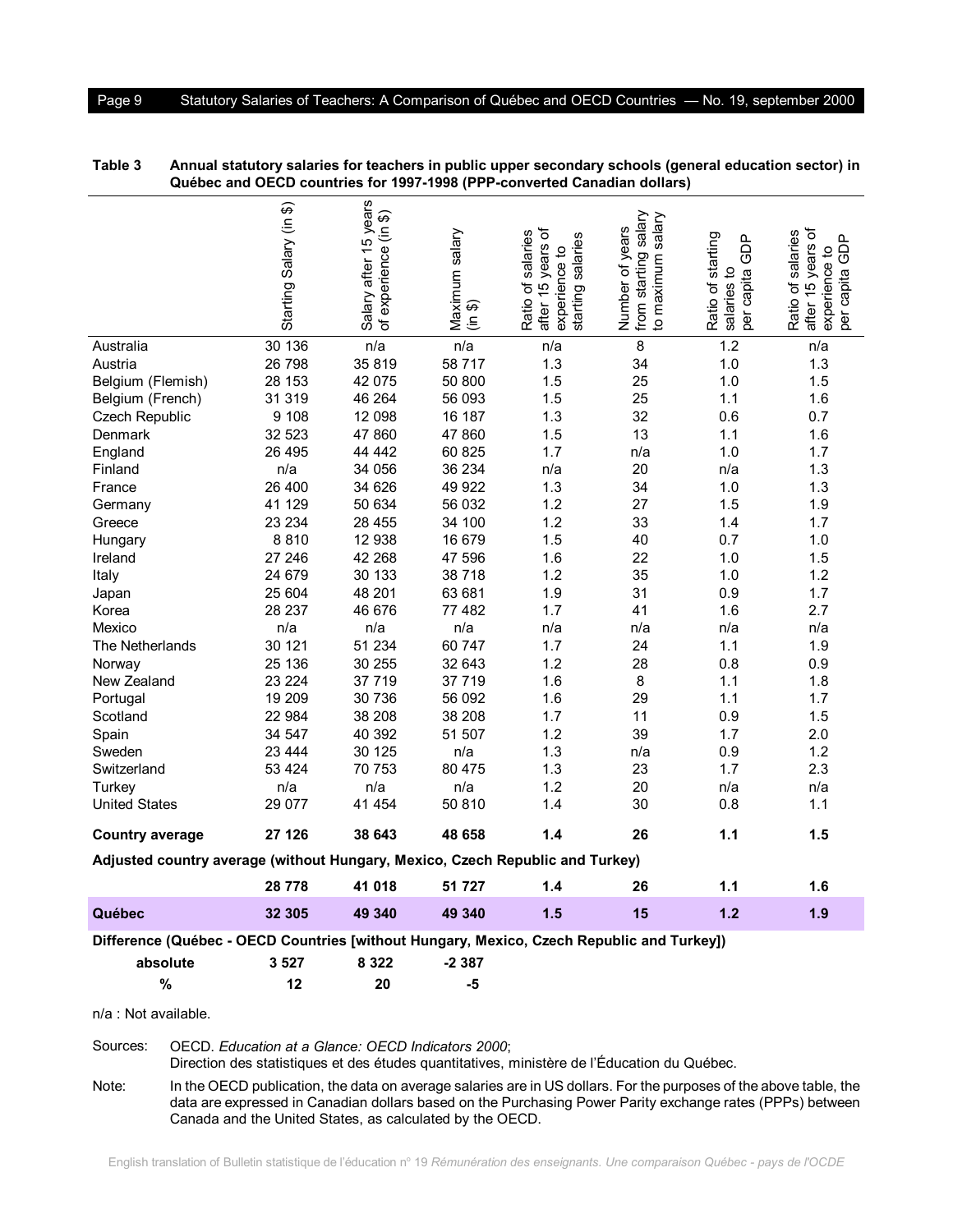|                                                                                           | Starting Salary (in \$) | Salary after 15 years<br>experience (in \$)<br>৳ | Maximum salary<br>မ<br>$\tilde{\epsilon}$ | 15 years of<br>Ratio of salaries<br>starting salaries<br>experience to<br>after | from starting salary<br>to maximum salary<br>Number of years | Ratio of starting<br>GDP<br>đ<br>per capita<br>salaries | after 15 years of<br>Ratio of salaries<br>GDP<br>experience to<br>capita<br>per |
|-------------------------------------------------------------------------------------------|-------------------------|--------------------------------------------------|-------------------------------------------|---------------------------------------------------------------------------------|--------------------------------------------------------------|---------------------------------------------------------|---------------------------------------------------------------------------------|
| Australia                                                                                 | n/a                     | n/a                                              | n/a                                       | n/a                                                                             | n/a                                                          | n/a                                                     | n/a                                                                             |
| Austria                                                                                   | 26 032                  | 34 317                                           | 55 506                                    | 1.3                                                                             | 34                                                           | 0.9                                                     | 1.2                                                                             |
| Belgium (Flemish)                                                                         | n/a                     | n/a                                              | n/a                                       | n/a                                                                             | 26                                                           | n/a                                                     | n/a                                                                             |
| Belgium (French)                                                                          | n/a                     | n/a                                              | n/a                                       | n/a                                                                             | n/a                                                          | n/a                                                     | n/a                                                                             |
| Czech Republic                                                                            | 9 109                   | 12 099                                           | 16 190                                    | 1.3                                                                             | 32                                                           | 0.6                                                     | 0.7                                                                             |
| Denmark                                                                                   | n/a                     | n/a                                              | n/a                                       | n/a                                                                             | n/a                                                          | n/a                                                     | n/a                                                                             |
| England                                                                                   | n/a                     | n/a                                              | n/a                                       | n/a                                                                             | n/a                                                          | n/a                                                     | n/a                                                                             |
| Finland                                                                                   | 17 622                  | 23 364                                           | 24 552                                    | 1.3                                                                             | 20                                                           | 0.7                                                     | 0.9                                                                             |
| France                                                                                    | 26 400                  | 34 626                                           | 49 922                                    | 1.3                                                                             | 34                                                           | 1.0                                                     | 1.3                                                                             |
| Germany                                                                                   | 41 247                  | 50 810                                           | 56 208                                    | 1.2                                                                             | 27                                                           | 1.5                                                     | 1.9                                                                             |
| Greece                                                                                    | 23 234                  | 28 455                                           | 34 100                                    | 1.2                                                                             | 33                                                           | 1.4                                                     | 1.7                                                                             |
| Hungary                                                                                   | 9 0 0 3                 | 13 2 32                                          | 19 2 26                                   | 1.5                                                                             | 40                                                           | 0.7                                                     | 1.0                                                                             |
| Ireland                                                                                   | 27 246                  | 42 268                                           | 47 596                                    | 1.6                                                                             | 22                                                           | 1.0                                                     | 1.5                                                                             |
| Italy                                                                                     | 24 679                  | 30 133                                           | 38718                                     | 1.2                                                                             | 35                                                           | 1.0                                                     | 1.2                                                                             |
| Japan                                                                                     | 25 604                  | 48 201                                           | 63 681                                    | 1.9                                                                             | 31                                                           | 0.9                                                     | 1.7                                                                             |
| Korea                                                                                     | 28 237                  | 46 676                                           | 77 482                                    | 1.7                                                                             | 41                                                           | 1.6                                                     | 2.7                                                                             |
| Mexico                                                                                    | n/a                     | n/a                                              | n/a                                       | n/a                                                                             | n/a                                                          | n/a                                                     | n/a                                                                             |
| The Netherlands                                                                           | 30 008                  | 45 584                                           | 53 299                                    | 1.5                                                                             | 23                                                           | 1.1                                                     | 1.7                                                                             |
| Norway                                                                                    | 22 875                  | 27 920                                           | 30 051                                    | 1.2                                                                             | 28                                                           | 0.7                                                     | 0.9                                                                             |
| New Zealand                                                                               | n/a                     | n/a                                              | n/a                                       | n/a                                                                             | n/a                                                          | n/a                                                     | n/a                                                                             |
| Portugal                                                                                  | 19 209                  | 30 736                                           | 56 092                                    | 1.6                                                                             | 29                                                           | 1.1                                                     | 1.7                                                                             |
| Scotland                                                                                  | n/a                     | n/a                                              | n/a                                       | n/a                                                                             | n/a                                                          | n/a                                                     | n/a                                                                             |
| Spain                                                                                     | 32 331                  | 37 385                                           | 46 398                                    | 1.2                                                                             | 39                                                           | 1.6                                                     | 1.8                                                                             |
| Sweden                                                                                    | 21 865                  | 29 153                                           | n/a                                       | 1.3                                                                             | n/a                                                          | 0.9                                                     | 1.1                                                                             |
| Switzerland                                                                               | 48 994                  | 66 004                                           | 73 169                                    | 1.3                                                                             | 22                                                           | 1.6                                                     | 2.1                                                                             |
| Turkey                                                                                    | n/a                     | n/a                                              | n/a                                       | 1.2                                                                             | 20                                                           | n/a                                                     | n/a                                                                             |
| <b>United States</b>                                                                      | 29 077                  | 41 454                                           | 50 810                                    | 1.4                                                                             | 30                                                           | 0.8                                                     | 1.1                                                                             |
| <b>Country average</b>                                                                    | 25 709                  | 35 690                                           | 46 647                                    | 1.4                                                                             | 30                                                           | 1.0                                                     | 1.5                                                                             |
| Adjusted country average (without Hungary, Mexico, Czech Republic and Turkey)             |                         |                                                  |                                           |                                                                                 |                                                              |                                                         |                                                                                 |
|                                                                                           | 27 791                  | 38 568                                           | 50 506                                    | 1.4                                                                             | 31                                                           | 1.1                                                     | 1.5                                                                             |
| Québec                                                                                    | 32 305                  | 49 340                                           | 49 340                                    | 1.5                                                                             | 15                                                           | 1.2                                                     | 1.9                                                                             |
| Difference (Québec - OECD Countries [without Hungary, Mexico, Czech Republic and Turkey]) |                         |                                                  |                                           |                                                                                 |                                                              |                                                         |                                                                                 |
| absolute                                                                                  | 4514                    | 10 772                                           | -1 166                                    |                                                                                 |                                                              |                                                         |                                                                                 |
| $\frac{9}{6}$                                                                             | 16                      | 28                                               | $-2$                                      |                                                                                 |                                                              |                                                         |                                                                                 |
|                                                                                           |                         |                                                  |                                           |                                                                                 |                                                              |                                                         |                                                                                 |

| Table 4 | Annual statutory salaries for teachers in public upper secondary schools (vocational education sector) |
|---------|--------------------------------------------------------------------------------------------------------|
|         | in Québec and OECD countries for 1997-1998 (PPP-converted Canadian dollars)                            |

Sources: OECD. *Education at a Glance: OECD Indicators 2000*; Direction des statistiques et des études quantitatives, ministère de l'Éducation du Québec.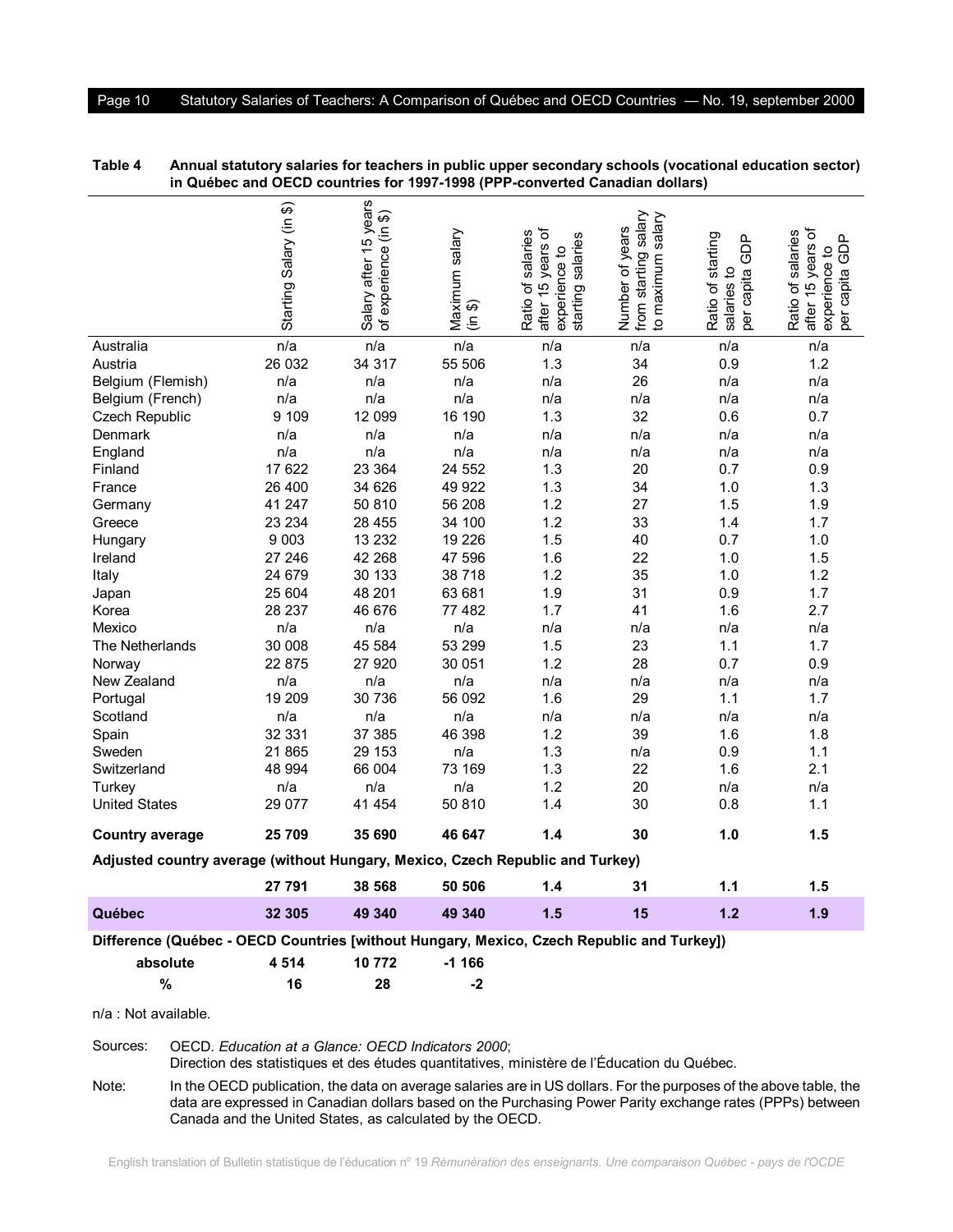|                        | Number of teaching                                                            | Salary per teaching hour (\$) |                                                                                           |         |  |
|------------------------|-------------------------------------------------------------------------------|-------------------------------|-------------------------------------------------------------------------------------------|---------|--|
|                        | hours per year                                                                | Starting                      | after 15 years                                                                            | Maximum |  |
| Australia              | 893                                                                           | 34                            | 47                                                                                        | 47      |  |
| Austria                | 678                                                                           | 36                            | 46                                                                                        | 72      |  |
| Belgium (Flemish)      | 781                                                                           | 28                            | 39                                                                                        | 47      |  |
| Belgium (French)       | 854                                                                           | 28                            | 39                                                                                        | 47      |  |
| Czech Republic         | 724                                                                           | 11                            | 15                                                                                        | 20      |  |
| Denmark                | 644                                                                           | 46                            | 56                                                                                        | 56      |  |
| England                | 760                                                                           | 34                            | 52                                                                                        | 78      |  |
| Finland                | 656                                                                           | 36                            | 42                                                                                        | 43      |  |
| France                 | 899                                                                           | 26                            | 35                                                                                        | 52      |  |
| Germany                | 781                                                                           | 43                            | 57                                                                                        | 58      |  |
| Greece                 | 780                                                                           | 29                            | 36                                                                                        | 43      |  |
| Hungary                | 583                                                                           | 12                            | 17                                                                                        | 25      |  |
| Ireland                | 915                                                                           | 28                            | 46                                                                                        | 52      |  |
| Italy                  | 748                                                                           | 30                            | 37                                                                                        | 44      |  |
| Japan                  | n/a                                                                           | n/a                           | n/a                                                                                       | n/a     |  |
| Korea                  | 644                                                                           | 44                            | 72                                                                                        | 120     |  |
| Mexico                 | 800                                                                           | 15                            | 18                                                                                        | 28      |  |
| The Netherlands        | 975                                                                           | 29                            | 35                                                                                        | 43      |  |
| Norway                 | 713                                                                           | 32                            | 39                                                                                        | 42      |  |
| New Zealand            | 985                                                                           | 24                            | 38                                                                                        | 38      |  |
| Portugal               | 850                                                                           | 23                            | 36                                                                                        | 66      |  |
| Scotland               | 975                                                                           | 24                            | 39                                                                                        | 39      |  |
| Spain                  | 788                                                                           | 38                            | 44                                                                                        | 56      |  |
| Sweden                 | n/a                                                                           | n/a                           | n/a                                                                                       | n/a     |  |
| Switzerland            | 883                                                                           | 43                            | 57                                                                                        | 67      |  |
| Turkey                 | 432                                                                           | n/a                           | n/a                                                                                       | n/a     |  |
| <b>United States</b>   | 958                                                                           | 31                            | 41                                                                                        | 51      |  |
| <b>Country average</b> | 788                                                                           | 30                            | 41                                                                                        | 51      |  |
|                        | Adjusted country average (without Hungary, Mexico, Czech Republic and Turkey) |                               |                                                                                           |         |  |
|                        | 817                                                                           | 33                            | 44                                                                                        | 55      |  |
| Québec                 | 738                                                                           | 44                            | 67                                                                                        | 67      |  |
|                        |                                                                               |                               | Difference (Québec - OECD Countries [without Hungary, Mexico, Czech Republic and Turkey]) |         |  |
|                        |                                                                               |                               |                                                                                           |         |  |
| absolute               | -79                                                                           | 11                            | 23                                                                                        | 12      |  |
| %                      | $-10$                                                                         | 33                            | 52                                                                                        | 22      |  |
| n/a : Not available.   |                                                                               |                               |                                                                                           |         |  |

#### **Table 5 Number of teaching hours per year and salary per teaching hour for teachers in public elementary schools in Québec and OECD countries for 1997-1998 (PPP-converted Canadian dollars)**

Sources: OECD. *Education at a Glance: OECD Indicators 2000*;

Direction des statistiques et des études quantitatives, ministère de l'Éducation du Québec.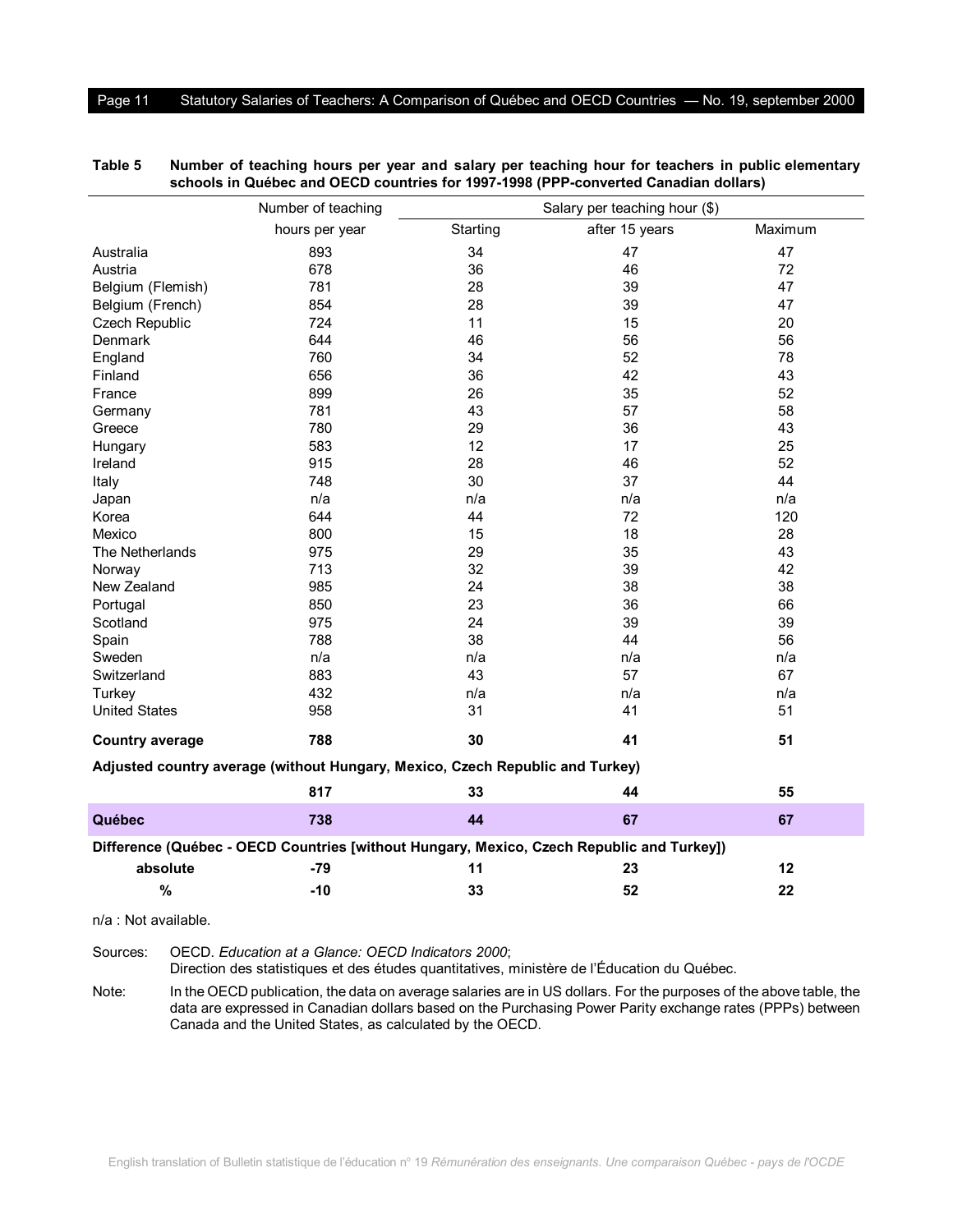|                        | Number of teaching                                                            | Salary per teaching hour (\$) |                                                                                           |         |  |
|------------------------|-------------------------------------------------------------------------------|-------------------------------|-------------------------------------------------------------------------------------------|---------|--|
|                        | hours per year                                                                | Starting                      | after 15 years                                                                            | Maximum |  |
| Australia              | 802                                                                           | 38                            | 53                                                                                        | 53      |  |
| Austria                | 651                                                                           | 39                            | 51                                                                                        | 80      |  |
| Belgium (Flemish)      | 691                                                                           | 33                            | 47                                                                                        | 58      |  |
| Belgium (French)       | 733                                                                           | 34                            | 49                                                                                        | 60      |  |
| Czech Republic         | 695                                                                           | 12                            | 16                                                                                        | 21      |  |
| Denmark                | 644                                                                           | 46                            | 56                                                                                        | 56      |  |
| England                | 798                                                                           | 33                            | 56                                                                                        | 76      |  |
| Finland                | 485                                                                           | 50                            | 67                                                                                        | 70      |  |
| France                 | 629                                                                           | 42                            | 55                                                                                        | 79      |  |
| Germany                | 732                                                                           | 52                            | 62                                                                                        | 69      |  |
| Greece                 | 629                                                                           | 37                            | 45                                                                                        | 54      |  |
| Hungary                | 555                                                                           | 13                            | 23                                                                                        | 26      |  |
| Ireland                | 735                                                                           | 37                            | 58                                                                                        | 65      |  |
| Italy                  | 612                                                                           | 40                            | 49                                                                                        | 60      |  |
| Japan                  | n/a                                                                           | n/a                           | n/a                                                                                       | n/a     |  |
| Korea                  | 502                                                                           | 56                            | 93                                                                                        | 154     |  |
| Mexico                 | 832                                                                           | 18                            | 21                                                                                        | 37      |  |
| The Netherlands        | 910                                                                           | 33                            | 40                                                                                        | 50      |  |
| Norway                 | 611                                                                           | 37                            | 46                                                                                        | 49      |  |
| New Zealand            | 985                                                                           | 24                            | 38                                                                                        | 38      |  |
| Portugal               | 629                                                                           | 31                            | 49                                                                                        | 89      |  |
| Scotland               | 917                                                                           | 25                            | 42                                                                                        | 42      |  |
| Spain                  | 545                                                                           | 59                            | 69                                                                                        | 88      |  |
| Sweden                 | n/a                                                                           | n/a                           | n/a                                                                                       | n/a     |  |
| Switzerland            | 860                                                                           | 52                            | 70                                                                                        | 80      |  |
| Turkey                 | 360                                                                           | n/a                           | n/a                                                                                       | n/a     |  |
| <b>United States</b>   | 964                                                                           | 30                            | 40                                                                                        | 53      |  |
| <b>Country average</b> | 700                                                                           | 36                            | 50                                                                                        | 63      |  |
|                        | Adjusted country average (without Hungary, Mexico, Czech Republic and Turkey) |                               |                                                                                           |         |  |
|                        | 717                                                                           | 39                            | 54                                                                                        | 68      |  |
| Québec                 | 615                                                                           | 53                            | 80                                                                                        | 80      |  |
|                        |                                                                               |                               | Difference (Québec - OECD Countries [without Hungary, Mexico, Czech Republic and Turkey]) |         |  |
| absolute               | $-102$                                                                        | 14                            | 26                                                                                        | 12      |  |
| %                      | $-14$                                                                         | 36                            | 48                                                                                        | 18      |  |
| $n/a$ . Not available  |                                                                               |                               |                                                                                           |         |  |

**Table 6 Number of teaching hours per year and salary per teaching hour for teachers in public lower secondary schools in Québec and OECD countries for 1997-1998 (PPP-converted Canadian dollars)**

Sources: OECD. *Education at a Glance: OECD Indicators 2000*;

Direction des statistiques et des études quantitatives, ministère de l'Éducation du Québec.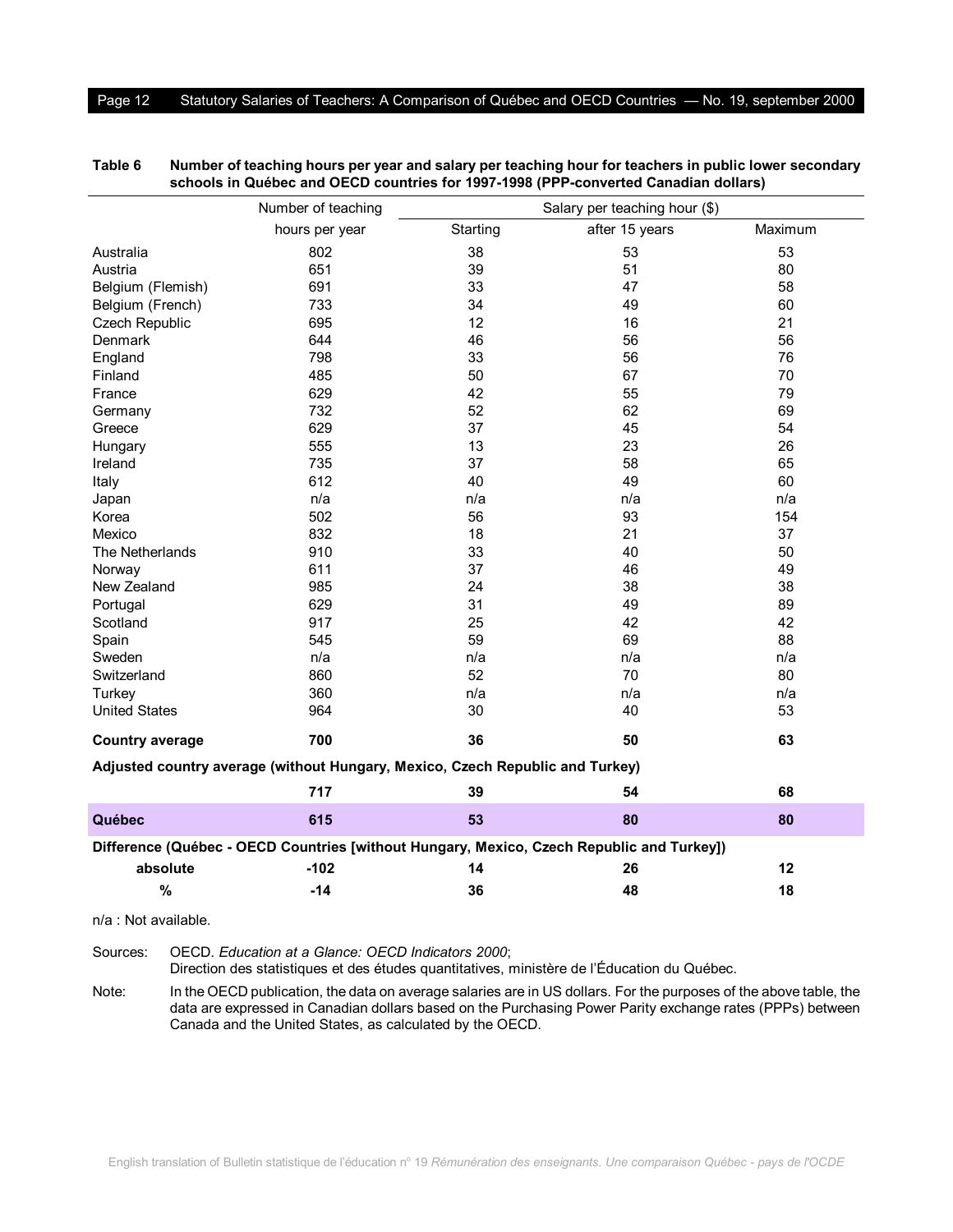#### Page 13 Statutory Salaries of Teachers: A Comparison of Québec and OECD Countries — No. 19, september 2000

|                        | Number of teaching                                                            | Salary per teaching hour (\$) |                                                                                           |         |  |
|------------------------|-------------------------------------------------------------------------------|-------------------------------|-------------------------------------------------------------------------------------------|---------|--|
|                        | hours per year                                                                | Starting                      | after 15 years                                                                            | Maximum |  |
| Australia              | 802                                                                           | 38                            | n/a                                                                                       | n/a     |  |
| Austria                | 616                                                                           | 43                            | 58                                                                                        | 95      |  |
| Belgium (Flemish)      | 644                                                                           | 44                            | 65                                                                                        | 79      |  |
| Belgium (French)       | 671                                                                           | 47                            | 69                                                                                        | 84      |  |
| Czech Republic         | 666                                                                           | 14                            | 18                                                                                        | 24      |  |
| <b>Denmark</b>         | 500                                                                           | 65                            | 96                                                                                        | 96      |  |
| England                | 798                                                                           | 33                            | 56                                                                                        | 76      |  |
| Finland                | 428                                                                           | n/a                           | 80                                                                                        | 85      |  |
| France                 | 611                                                                           | 43                            | 57                                                                                        | 82      |  |
| Germany                | 688                                                                           | 60                            | 74                                                                                        | 81      |  |
| Greece                 | 629                                                                           | 37                            | 45                                                                                        | 54      |  |
| Hungary                | 555                                                                           | 16                            | 23                                                                                        | 30      |  |
| Ireland                | 735                                                                           | 37                            | 58                                                                                        | 65      |  |
| Italy                  | 612                                                                           | 40                            | 49                                                                                        | 63      |  |
| Japan                  | n/a                                                                           | n/a                           | n/a                                                                                       | n/a     |  |
| Korea                  | 486                                                                           | 58                            | 96                                                                                        | 159     |  |
| Mexico                 | n/a                                                                           | n/a                           | n/a                                                                                       | n/a     |  |
| The Netherlands        | 910                                                                           | 33                            | 56                                                                                        | 67      |  |
| Norway                 | 505                                                                           | 50                            | 60                                                                                        | 65      |  |
| New Zealand            | 874                                                                           | 27                            | 43                                                                                        | 43      |  |
| Portugal               | 512                                                                           | 38                            | 60                                                                                        | 110     |  |
| Scotland               | n/a                                                                           | n/a                           | n/a                                                                                       | n/a     |  |
| Spain                  | 545                                                                           | 63                            | 74                                                                                        | 95      |  |
| Sweden                 | n/a                                                                           | n/a                           | n/a                                                                                       | n/a     |  |
| Switzerland            | 676                                                                           | 79                            | 105                                                                                       | 119     |  |
| Turkey                 | 360                                                                           | n/a                           | n/a                                                                                       | n/a     |  |
| <b>United States</b>   | 943                                                                           | 31                            | 44                                                                                        | 54      |  |
| <b>Country average</b> | 642                                                                           | 43                            | 61                                                                                        | 77      |  |
|                        | Adjusted country average (without Hungary, Mexico, Czech Republic and Turkey) |                               |                                                                                           |         |  |
|                        | 659                                                                           | 46                            | 66                                                                                        | 83      |  |
| Québec                 | 615                                                                           | 53                            | 80                                                                                        | 80      |  |
|                        |                                                                               |                               | Difference (Québec - OECD Countries [without Hungary, Mexico, Czech Republic and Turkey]) |         |  |
| absolute               | -44                                                                           | 7                             | 14                                                                                        | $-3$    |  |
| %                      | $-7$                                                                          | 15                            | 21                                                                                        | $-4$    |  |

**Table 7 Number of teaching hours per year and salary per teaching hour for teachers in public upper secondary schools (general education sector) in Québec and OECD countries for 1997-1998 (PPP-converted Canadian dollars)**

n/a : Not available.

Sources: OECD. *Education at a Glance: OECD Indicators 2000*;

Direction des statistiques et des études quantitatives, ministère de l'Éducation du Québec.